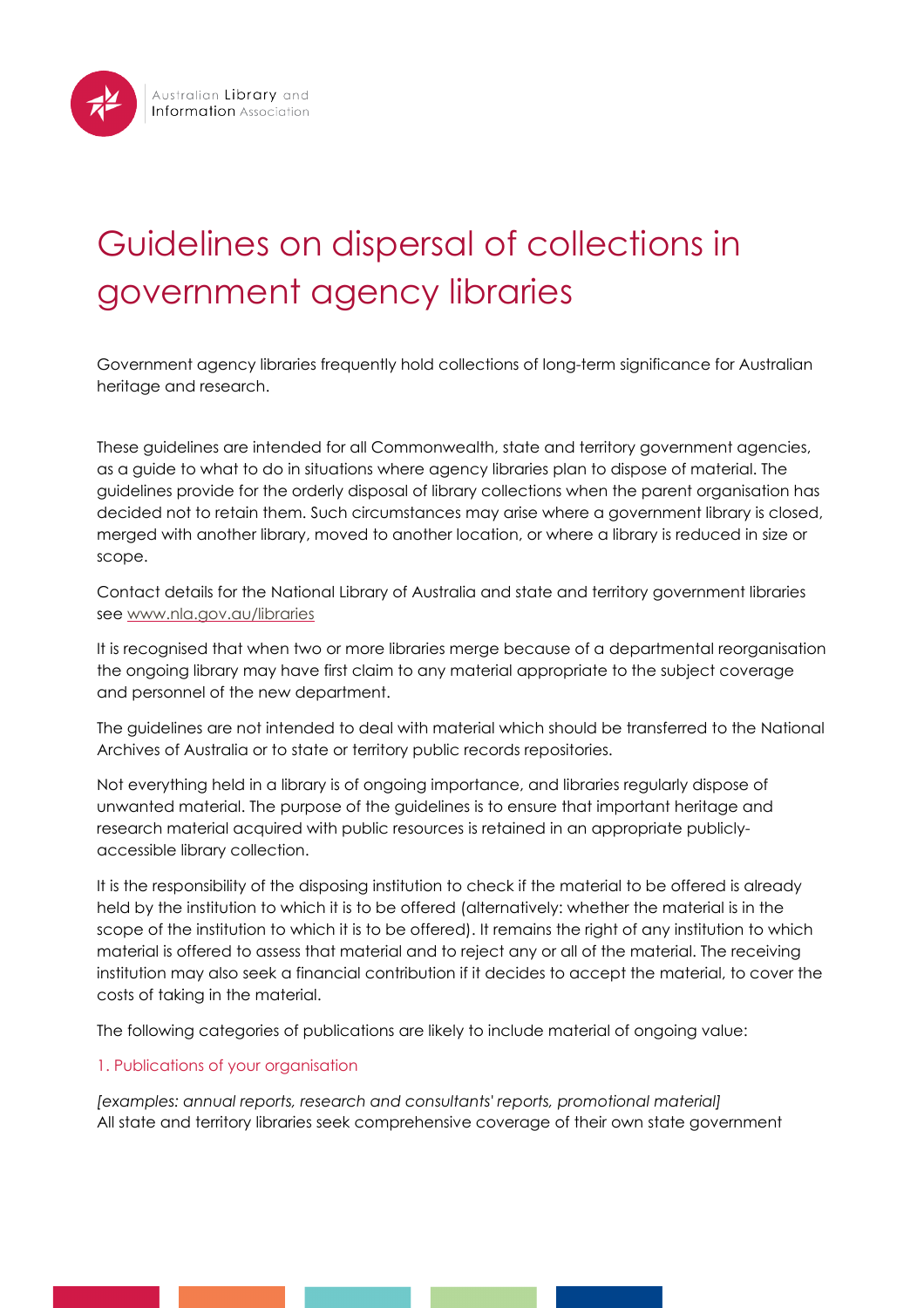publications and strong coverage of Commonwealth titles. The National Library of Australia seeks comprehensive coverage of Commonwealth government publications.

| Contact<br>[state government<br>publications] | State or territory library<br>$\bullet$                                               |
|-----------------------------------------------|---------------------------------------------------------------------------------------|
| Contact<br>[Commonwealth<br>publications]     | National Library of Australia<br>$\bullet$<br>State or territory library<br>$\bullet$ |

#### 2. Journals

#### **2.1 Australian journals**

State and territory libraries and the National Library aim to acquire between them full sets of Australian serials. It is also likely that these will be important for research. For titles unlikely to be widely held:

| Contact | State or territory library<br>National Library of Australia<br>All academic libraries in your state or territory |
|---------|------------------------------------------------------------------------------------------------------------------|
|---------|------------------------------------------------------------------------------------------------------------------|

## **2.2 Overseas journals**

Some journals will be of long-term research value. For titles not widely held, check [http://librariesaustralia.nla.gov.au.](http://librariesaustralia.nla.gov.au/)

| Contact | Libraries with holdings gaps<br>$\bullet$<br>• Other publicly-funded libraries in the relevant subject area<br>• National Library of Australia<br>• All academic libraries in your state or territory |
|---------|-------------------------------------------------------------------------------------------------------------------------------------------------------------------------------------------------------|
|---------|-------------------------------------------------------------------------------------------------------------------------------------------------------------------------------------------------------|

## 3. Monographs

## **3.1 Australian monographs**

Consult your state or territory library to identify potentially rare, unique or valuable monographs and non-book materials. State and territory libraries can also assist in identification of potential recipients.